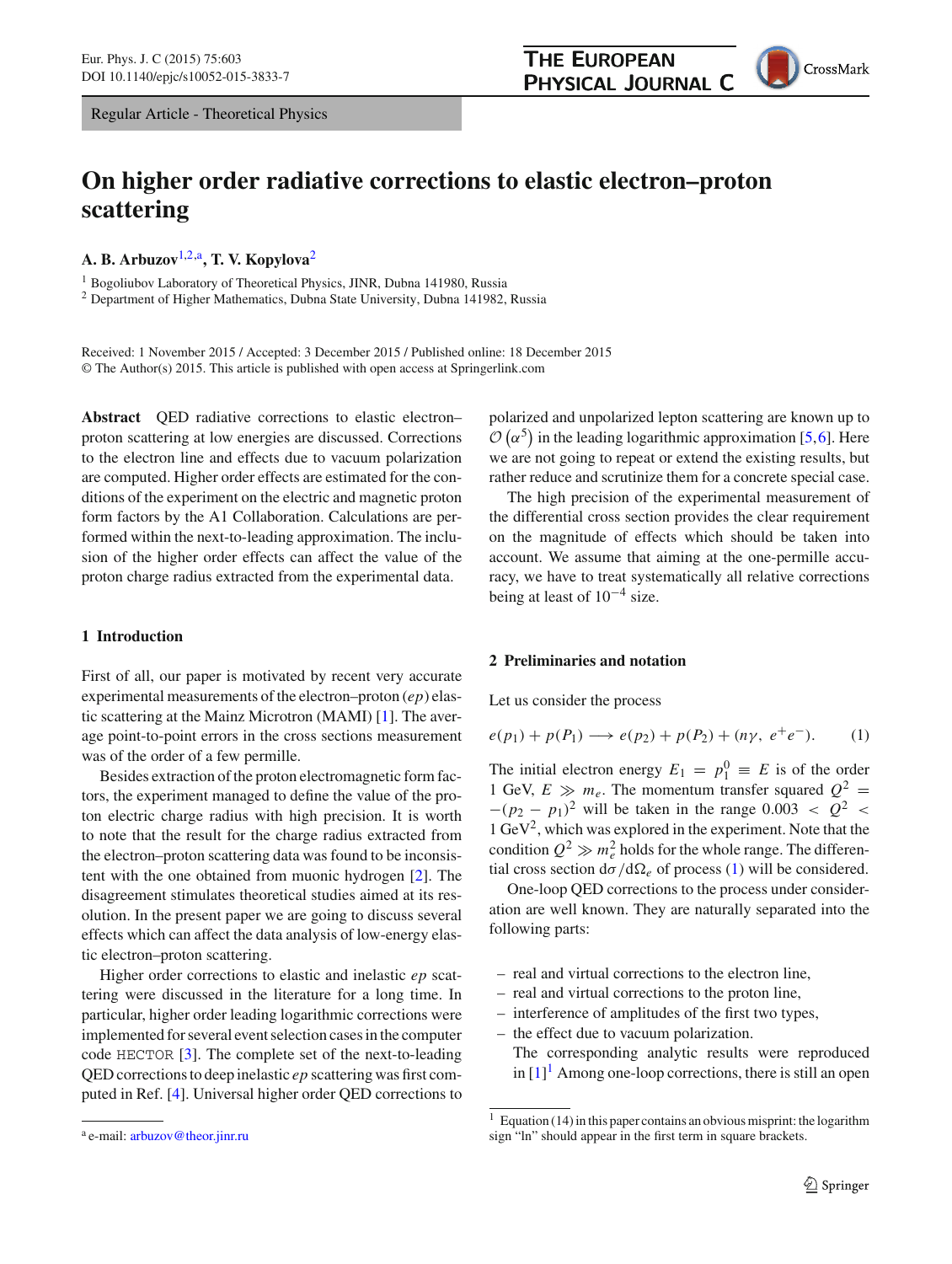discussion as regards the proper treatment of double photon exchange contributions; see e.g. Refs. [\[7](#page-5-0)[,8](#page-5-1)] and the references therein. We agree with the importance of this point, but it goes beyond the scope of our present study.

To estimate the numerical effect of radiative corrections one has to take into account concrete experimental conditions. Of course, to get the final answer one should include the corrections into the whole program of the data analysis. But our task here will be just to present analytic results with simple estimates of their impact. So we will simplify the set-up (still following the main features of the experiment):

- we assume that the measurement is based on the detection of the final electron energy and momentum,
- the electron is detected "bare", i.e. without possible accompanying photons,
- there is just a simple cut on the lost energy:  $p_1^0 p_2^0$  ≥  $\Delta E$  where  $\Delta$  is a dimensionless parameter,  $\Delta \ll 1$  and  $\Delta E \gg m_e$ .

The typical magnitude of the  $\mathcal{O}(\alpha)$  corrections to the differential cross section is defined by three major factors:

$$
\delta^{(1)} = \frac{d\sigma^{(1)}}{d\sigma^{(0)}} \sim \frac{\alpha}{2\pi} \cdot \ln\left(\frac{Q^2}{m_e^2}\right) \cdot \ln \Delta. \tag{2}
$$

The enhancement by the so-called large logarithm  $L \equiv$  $ln(Q^2/m_e^2)$  and by the logarithm of the cut-off parameter make the size of the one-loop correction to be of the order of a few percent. Since the experimental uncertainties are well below this order, the one-loop corrections were treated in the data analysis with care; see the details in [\[1\]](#page-4-0).

The purpose of our paper is to estimate the leading and next-to-leading higher order corrections. We will consider one by one the following higher order contributions:

- 1. higher order effects in vacuum polarization;
- 2. cut-off dependence of the photonic corrections;
- 3. light pair corrections in the leading logarithmic approximation;
- 4. complete next-to-leading  $\mathcal{O}(\alpha^2 L^1)$  corrections to the lepton line.

As can be seen from the first order, higher order corrections only to the electron line and to vacuum polarization can be numerically important.

#### 2.1 Higher order effects in vacuum polarization

Running of the QED coupling constant can be naturally represented as

$$
\alpha(Q^2) = \frac{\alpha(0)}{1 - \Pi(Q^2)},
$$
  
\n
$$
\Pi(Q^2) = \Pi_e(Q^2) + \Pi_\mu(Q^2) + \Pi_{\text{hadr}}(Q^2) + \cdots
$$
\n(3)

where  $\alpha(0) \equiv \alpha \approx 1/137.036$ . A discussion of the relative size of different contributions to  $\Pi(Q^2)$  for low  $Q^2$  values can be found in Ref. [\[9](#page-5-2)]. The magnitude of  $\Pi(Q^2)$  for the range of momentum transfer under consideration is about 0.01. The bulk of the vacuum polarization effect comes from one-loop  $e^+e^-$  pair insertion into the photon propagator,

$$
\Pi_e(Q^2) = \frac{\alpha(0)}{\pi} \left(\frac{1}{3}L - \frac{5}{9}\right) \n+ \left(\frac{\alpha(0)}{\pi}\right)^2 \left(\frac{1}{4}L + \zeta(3) - \frac{5}{24}\right) + \mathcal{O}(\alpha^3).
$$
 (4)

One can note that the  $\mathcal{O}(\alpha^2)$  contribution is of the next-toleading order, since it contains only the first power of the large logarithm *L*. So it makes only a  $\sim$ 10<sup>-5</sup> effect well below the precision tag. The resummation of the vacuum polarization effect gives

<span id="page-1-0"></span>
$$
\delta \sigma_{\text{vac.pol.}} = \sigma^{(0)} \left( \frac{\alpha(Q^2)}{\alpha(0)} \right)^2 = \frac{\sigma^{(0)}}{|1 - \Pi(Q^2)|^2}.
$$
 (5)

The polarization of the vacuum by virtual  $\mu^+ \mu^-$  pairs is not as large as by the  $e^+e^-$  ones. But in the bulk of the kinematical domain the suppression is only logarithmic. So,

$$
\Pi_{\mu}(Q^{2}) = \frac{\alpha}{\pi} \left[ \frac{v_{\mu}}{2} \left( 1 - \frac{v_{\mu}^{2}}{3} \right) \ln \frac{v_{\mu} + 1}{v_{\mu} - 1} + \frac{v_{\mu}^{2}}{3} - \frac{8}{9} \right] + \mathcal{O}\left(\alpha^{2}\right), \quad v_{\mu} \equiv \sqrt{1 + \frac{4m_{\mu}^{2}}{Q^{2}}} \tag{6}
$$

has to be taken into account at least in the first order in  $\alpha$ . For  $Q^2 = 1$  GeV<sup>2</sup> it reaches  $2 \cdot 10^{-3}$ .

Instead of the resummed geometrical series of Eq. [\(5\)](#page-1-0), the A1 Collaboration in Ref. [\[1](#page-4-0)] used exponentiation of the effect of the vacuum polarization by leptons, which is close numerically for the given  $Q^2$  $Q^2$  range; see Fig. 2 below.

The hadronic contribution  $\Pi_{\text{hadr}}(Q^2)$  is rather small at  $Q^2 \leq 1$  GeV<sup>2</sup>, but at the right edge it is rising steeply and reaches a few permille. Contributions of tau leptons and electroweak bosons are obviously numerically negligible in our case. More detailed numerical estimates of the vacuum polarization effects will be presented below in Sect. [3.](#page-3-0)

## 2.2 Cut-off dependence of the photonic corrections

The Yennie–Frautschi–Suura theorem [\[10\]](#page-5-3) proves that emission of each soft photon can be treated as an independent process. As the result, multiple emission of soft photons can be resummed into an exponent. By construction in the case of independent emission of soft photons, the maximal energy of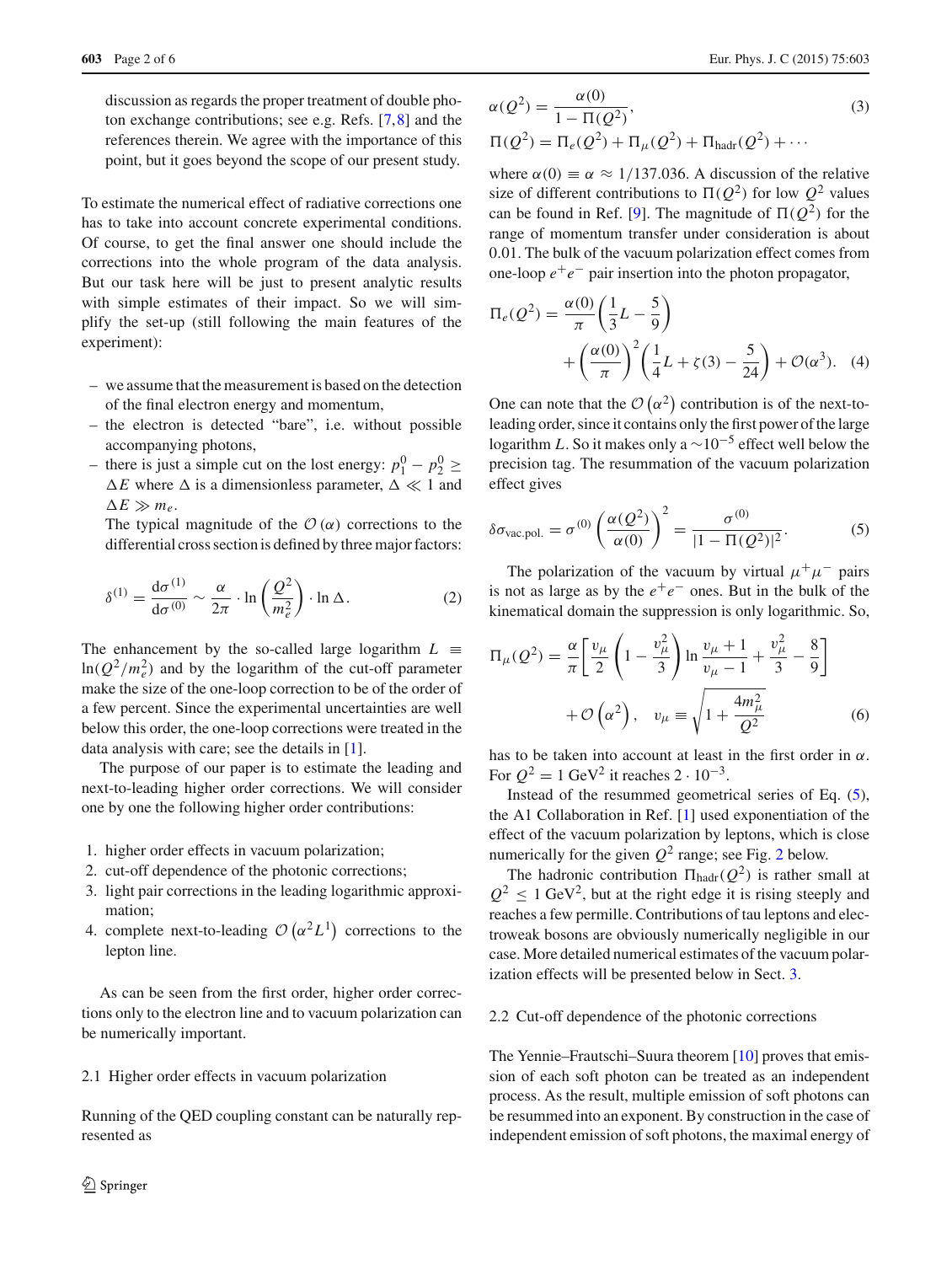each photon is limited independently. But in the given experimental set-up, we have a cut-off on the total lost energy. The corresponding effect was considered e.g. in Ref. [\[11](#page-5-4)]. For double soft photon emission in gives the following shift:

$$
e^{\delta_{soft}} \to e^{\delta_{soft}} - \left(\frac{\alpha}{\pi}\right)^2 \frac{\pi^2}{3} (L-1)^2.
$$
 (7)

At  $Q^2 = 1$  GeV<sup>2</sup> this leads to a visible relative shift of the cross section of about  $-3.5 \cdot 10^{-3}$ .

To have the theoretical precision under control we can estimate the effect also for the leading logarithmic photonic correction in the third order. The relative correction reads

$$
\delta_{\text{LLA}}^{(3)} = (L - 1)^3 \left(\frac{\alpha}{\pi}\right)^3 \frac{1}{6} (P^{(0)} \otimes P^{(0)} \otimes P^{(0)})_{\Delta}
$$

$$
\times (P^{(0)} \otimes P^{(0)} \otimes P^{(0)})_{\Delta}
$$

$$
= 8(P_{\Delta}^{(0)})^3 - 24\zeta(2)P_{\Delta}^{(0)} + 16\zeta(3). \tag{8}
$$

So, the treatment of the cut-off results in the relative shift of the order

$$
\delta_{\text{cut}}^{(3)} = (L - 1)^3 \left(\frac{\alpha}{\pi}\right)^3 \left[-4\zeta(2)P_{\Delta}^{(0)} + \frac{8}{3}\zeta(3)\right],\tag{9}
$$

which is not small and reaches about  $2 \cdot 10^{-3}$ .

In the same way one can verify that the naïve exponentiation leads to a considerable off-set in the fourth order leading logarithmic correction:

$$
\delta_{\text{cut}}^{(4)} = (L - 1)^4 \left(\frac{\alpha}{\pi}\right)^4 \left[ -24\zeta(2)(P_{\Delta}^{(0)})^2 + \frac{4\pi^4}{15} \right]
$$

which again is of the order of a few times  $10^{-3}$ . Meanwhile, the total effect of the fourth order leading log correction in the considered kinematical domain does not exceed 1·10−4. The explicit expression for convolution of four splitting functions, which appear in

$$
\delta_{\text{LLA}}^{(4)} = (L - 1)^4 \left(\frac{\alpha}{\pi}\right)^4 \frac{1}{24} (P^{(0)})^{\otimes 4}_{\Delta},\tag{10}
$$

can be found in Ref. [\[12\]](#page-5-5).

The proper exponentiation of radiative corrections in the leading logarithmic approximation is based on the exact solution of the renormalization group equation; see [\[13\]](#page-5-6). But for the practical application under consideration it is sufficient to compute the effect order by order and keep the theoretical uncertainty under control in this way.

# 2.3 Light pair corrections; the leading logarithmic approximation

The contribution of  $e^+e^-$  pairs can easily be estimated with the help of the leading logarithmic approximation (LLA) in QED [\[13](#page-5-6)[–15](#page-5-7)]:

<span id="page-2-1"></span>
$$
\delta_{\text{pair}}^{LLA} = \frac{2}{3} \left( \frac{\alpha}{2\pi} L \right)^2 P_{\Delta}^{(0)} + \frac{4}{3} \left( \frac{\alpha}{2\pi} L \right)^3 \left\{ \left( P^{(0)} \otimes P^{(0)} \right)_{\Delta} + \frac{2}{9} P_{\Delta}^{(0)} \right\} + \mathcal{O} \left( \alpha^2 L, \alpha^4 L^4 \right) \tag{11}
$$

where the so-called  $\Delta$ -parts of splitting functions (see e.g. Refs. [\[12,](#page-5-5)[14\]](#page-5-8)) read

$$
P_{\Delta}^{(0)} = 2 \ln \Delta + \frac{3}{2},
$$
  
\n
$$
(P^{(0)} \otimes P^{(0)})_{\Delta} = (P_{\Delta}^{(0)})^2 - \frac{\pi^2}{3}.
$$
\n(12)

Note that in the third order in  $\alpha$  we have an effect due to simultaneous (either virtual or soft) radiation of a pair and a photon.

To have a better control on the precision level, we can include also the next-to-leading pair corrections in the order  $\mathcal{O}(\alpha^2 L)$  where some enhancement due to the experimental cut-off takes place. The corresponding effect will be estimated below.

# 2.4 Complete next-to-leading logarithmic corrections to the lepton line

In order to control the precision of theoretical estimates we can compute the complete set of next-to-leading order (NLO) corrections to the given process by means of the renormalization group approach to QED [\[13](#page-5-6)]. The NLO QED structure functions were first introduced in [\[16\]](#page-5-9). The corresponding fragmentation functions were used in  $[17,18]$  $[17,18]$  $[17,18]$  to evaluate NLO corrections to the muon decay spectrum. Here we can follow the paper [\[19\]](#page-5-12), where NLO QED corrections were computed in a similar set-up for the case of Bhabha scattering.

The relevant photonic and  $e^+e^-$  pair contributions to the NLO electron structure (str) and fragmentation (frg) functions have the form $<sup>2</sup>$  $<sup>2</sup>$  $<sup>2</sup>$ </sup>

$$
\mathcal{D}_{ee}^{\text{str,fg}}(z) = \delta(1-z) + \frac{\alpha}{2\pi} (L P^{(0)}(z) + d_1(z)) \n+ \left(\frac{\alpha}{2\pi}\right)^2 \left(\frac{1}{2} L^2 P^{(0)} \otimes P^{(0)}(z) + \frac{1}{3} L^2 P^{(0)}(z) \n+ L P^{(0)} \otimes d_1(z) + L P_{ee}^{(1,\gamma)\text{str,frg}}(z) \n+ L P_{ee}^{(1,\text{pair})\text{str,frg}}(z) + \mathcal{O}\left(\alpha^2 L^0, \alpha^3\right). \tag{13}
$$

Explicit expressions for the splitting functions  $P_{ee}^{(n)}$  and  $d_1$ can be found in [\[19](#page-5-12)]. The master formula for NLO photonic corrections to the elastic electron–proton scattering reads

<span id="page-2-0"></span><sup>2</sup> We dropped the singlet channel contributions which are suppressed in the given experimental set-up.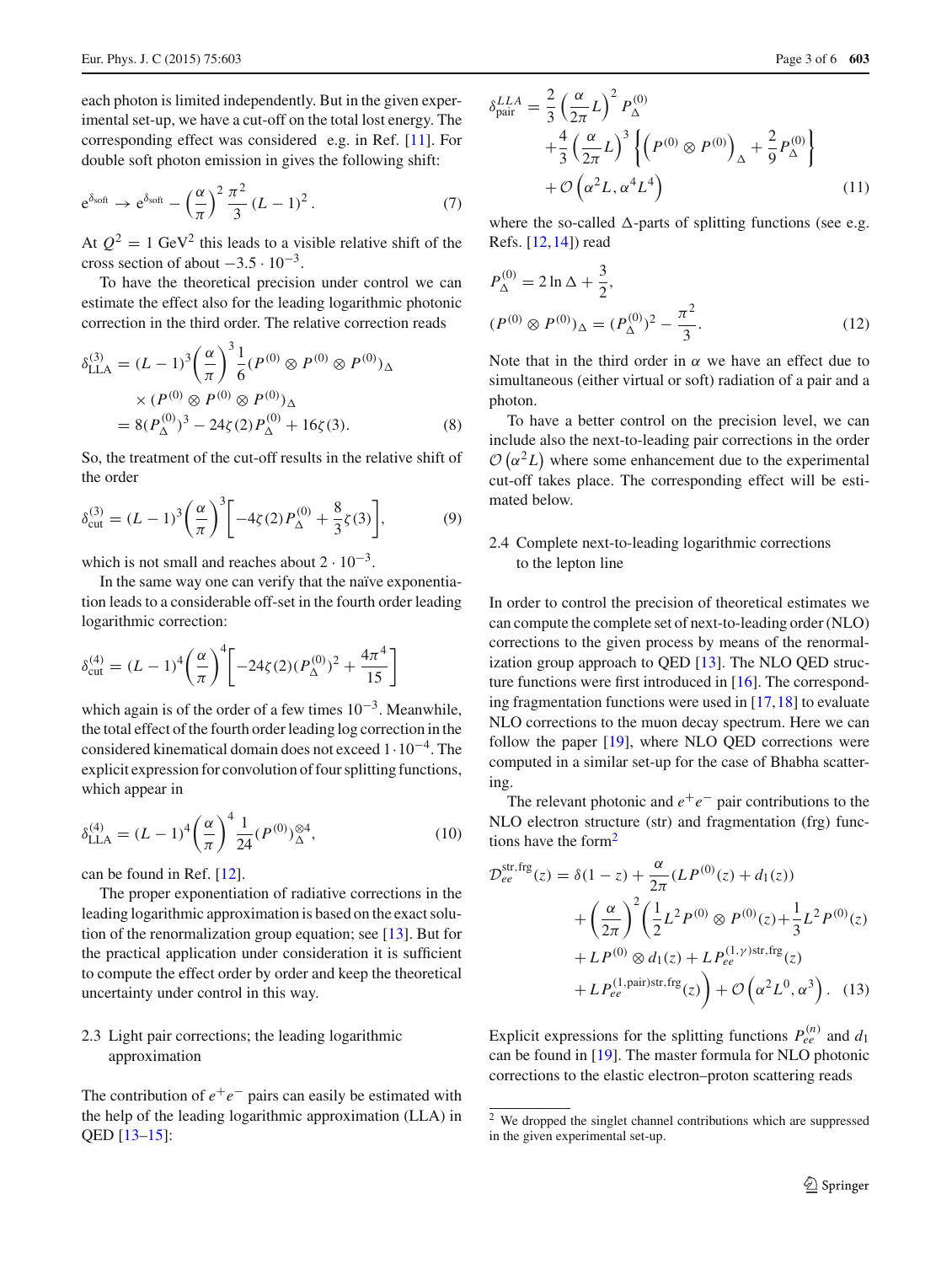<span id="page-3-1"></span>
$$
d\sigma = \int_{\bar{z}}^{1} dz \mathcal{D}_{ee}^{\text{str}}(z) (d\sigma^{(0)}(z) + d\bar{\sigma}^{(1)}(z) + \mathcal{O}\left(\alpha^{2}L^{0}\right)) \int_{\bar{y}}^{1} \frac{dy}{Y} \mathcal{D}_{ee}^{\text{frg}}\left(\frac{y}{Y}\right), \tag{14}
$$

where  $d\bar{\sigma}^{(1)}$  is the  $\mathcal{O}(\alpha)$  correction to the *ep* scattering with a "massless electron", calculated using the  $\overline{\text{MS}}$  scheme to subtract the lepton mass singularities. The energy fraction of the incoming parton is *z*, and *Y* is the energy fraction of the outgoing (observed) electron. As concerning the factorization scale, it is natural to choose it to be equal to the momentum transfer:  $L \equiv \ln(Q^2/m_e^2)$ .

Here we are interested in the contributions due to virtual and soft photons, so both integrals have the same lower limit, being equal to  $1 - \Delta$ . First we can perform a convolution of the structure and fragmentation functions entering Eq. [\(14\)](#page-3-1) with each other,  $\mathcal{D}_{ee}^{\text{str}} \otimes \mathcal{D}_{ee}^{\text{frg}}(z)$ . If  $z = 1 - \Delta$  and  $\Delta \ll 1$ , the result of the convolution gives the probability density to find such a situation where one loses in total, due to photon emission,  $\Delta E_{\text{beam}}$  from the total energy of the process under consideration.

A convolution of the function found above with the Born part of the kernel cross section gives us the corresponding part to the cross section (with the upper limit on the lost energy):

<span id="page-3-3"></span>
$$
d\sigma^{NLO}
$$
\n
$$
= \int_{1-\Delta}^{1} D_{ee}^{str} \otimes D_{ee}^{frg}(z)
$$
\n
$$
\times [d\sigma^{(0)}(z) + d\bar{\sigma}^{(1)}(z)]dz
$$
\n
$$
= d\sigma^{(0)}(1) \left\{ 1 + 2 \frac{\alpha}{2\pi} [L P_{\Delta}^{(0)} + (d_1)_{\Delta}] \right\}
$$
\n
$$
+ 2 \left( \frac{\alpha}{2\pi} \right)^{2} \left[ L^{2} (P^{(0)} \otimes P^{(0)})_{\Delta} + \frac{1}{3} L^{2} P_{\Delta}^{(0)} \right.
$$
\n
$$
+ 2L (P^{(0)} \otimes d_1)_{\Delta} + L (P_{ee}^{(1,\gamma)})_{\Delta} + L (P_{ee}^{(1,\text{pair})})_{\Delta} \right] \left\}
$$
\n
$$
+ d\bar{\sigma}^{(1)}(1) 2 \frac{\alpha}{2\pi} L P_{\Delta}^{(0)} + \mathcal{O} \left( \alpha^{3} L^{3} \right) \right) \tag{15}
$$

where the relevant  $\Delta$ -parts read

$$
(d_1)_{\Delta} = -2 \ln^2 \Delta - 2 \ln \Delta + 2,
$$
  
\n
$$
(P^{(0)} \otimes d_1)_{\Delta} = -4 \ln^3 \Delta - 7 \ln^2 \Delta + \ln \Delta (1 + 8\zeta(2))
$$
  
\n
$$
+3 - 8\zeta(3) + 4\zeta(2),
$$
  
\n
$$
(P_{ee}^{(1,\gamma)})_{\Delta} = \frac{3}{8} - 3\zeta(2) + 6\zeta(3),
$$
  
\n
$$
(P_{ee}^{(1,\text{pair})})_{\Delta} = -\frac{20}{9} \ln \Delta - \frac{1}{6} - \frac{4}{3}\zeta(2).
$$
 (16)

The values of the Riemann zeta function are  $\zeta(2) = \pi^2/6$  and  $\zeta(3) \approx 1.202$ . The  $\Delta$ -parts of the structure and fragmentation splitting functions  $(P_{ee}^{(1,\gamma(pair))str})_{\Delta}$  and  $(P_{ee}^{(1,\gamma(pair))frg})_{\Delta}$ coincide, so the notation is simplified.

<sup>2</sup> Springer

Note that by construction in the  $\overline{\text{MS}}$  scheme, the complete first order correction is reproduced since

$$
d\bar{\sigma}^{(1)}(1) = d\sigma^{(1)}(1)
$$
  
- 2d\sigma^{(0)}(1) $\frac{\alpha}{2\pi} [L P_{\Delta}^{(0)} + (d_1)_{\Delta}].$  (17)

The factor 2 before the subtracted term on the right hand side reflects the presence of mass singularities in both the initial and the final state corrections.

# <span id="page-3-0"></span>**3 Numerical results**

Figure [1](#page-3-2) shows different contributions to the vacuum polarization correction

$$
\delta_{\text{vac.pol.}} = \frac{\delta \sigma_{\text{vac.pol.}}}{\sigma^{(0)}}.
$$
\n(18)

This figure was obtained with the help of the Fortran package alphaQED by Jegerlehner  $[20]$ . One can see that vacuum polarization by muons and hadrons contributes by up to one percent. That is a rather large effect for the given precision tag. Moreover, the momentum dependence of the total vacuum polarization correction is different from the pure electron one. That can affect the extrapolation procedure which is applied for extraction of the proton charge radius.

As for the hadronic contribution to vacuum polarization: it can be either treated as a part of radiative corrections or as a part of the proton form factor. To our mind, the former treatment has two advantages. First, this contribution is always there as for point-like as well as for non-point-like particles. Second, in higher order corrections it is not factorized out as can be seen already in Eq. [\(5\)](#page-1-0). At first glance the hadronic contribution should not affect the value of the proton charge radius since it is defined at the zero momentum transfer, where this effect is vanishing. Nevertheless, the effect has a pronounced  $Q^2$  dependence in the explored domain and it certainly affects the extrapolation to the zero



<span id="page-3-2"></span>**Fig. 1** Vacuum polarization corrections due to electrons (*e*), muons  $(\mu)$ , hadrons (had), and the combined effect (all)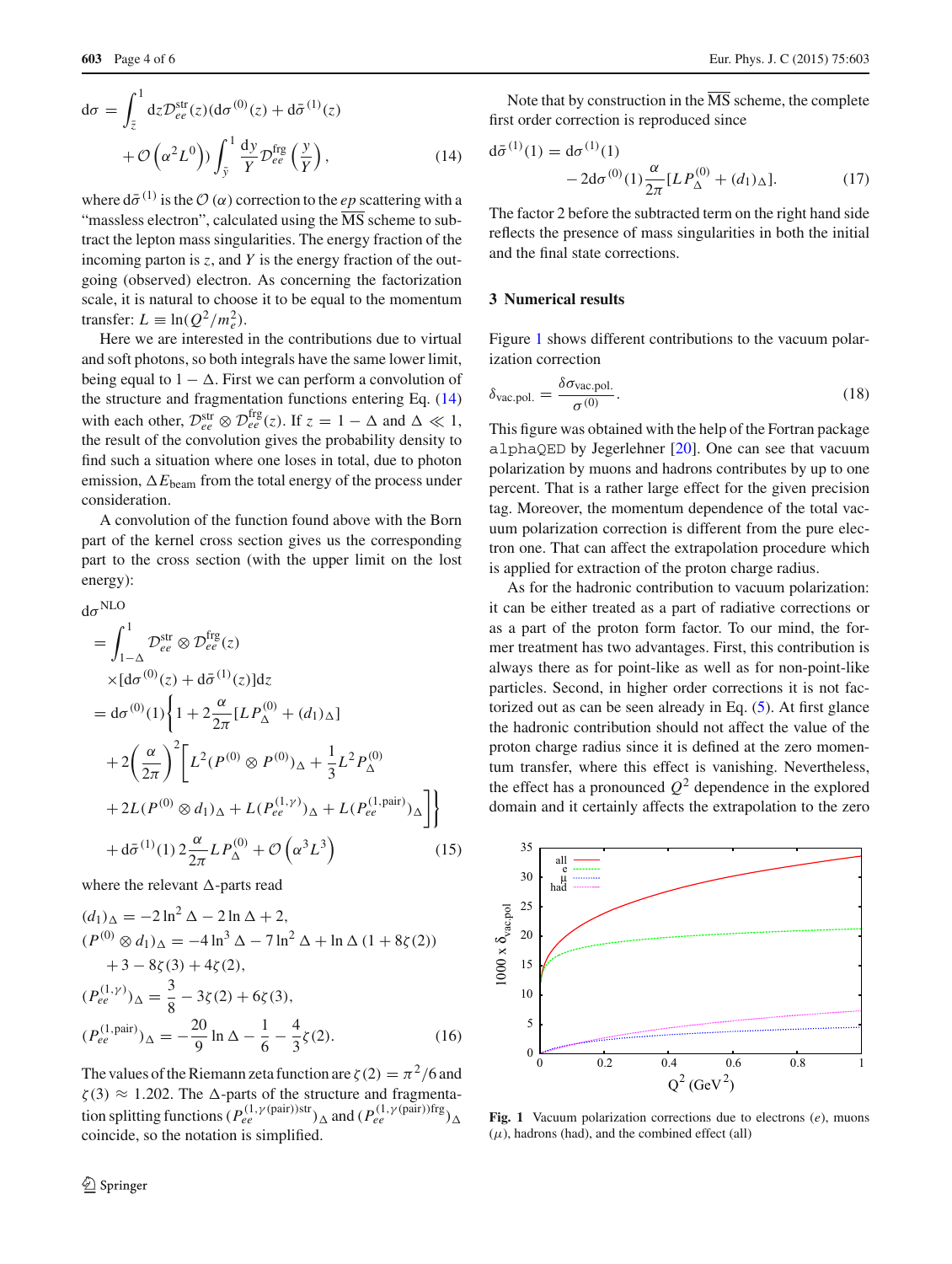

<span id="page-4-6"></span>**Fig. 2** Difference in the leptonic vacuum polarization corrections

momentum transfer point. For this reason we recommend to treat the hadronic vacuum polarization as a part of radiative corrections along with the corresponding leptonic contributions.

Figure [2](#page-4-6) shows the difference between the corrections due to vacuum polarization by electron and muons between the result obtained with the help of the Fortran package alphaQED(taking into account also known 2-loop contributions) and the exponentiated treatment of the effect described in Ref. [\[1\]](#page-4-0). One can see that the difference is of the order of  $2 \cdot 10^4$ , which might be relevant for a better control of systematic errors.

The relative QED corrections to the electron line

$$
\delta_i = \frac{\mathrm{d}\sigma^{(i)}}{\mathrm{d}\sigma^{(0)}}\tag{19}
$$

are presented in Fig. [3.](#page-4-7) The index *i* runs over:

(a) "2,LLA", i.e. pure photonic  $\mathcal{O}(\alpha^2 L^2)$  corrections from Eq. [\(15\)](#page-3-3),

(b) "2,NLA", i.e. the sum of pure photonic  $\mathcal{O}(\alpha^2 L^2)$  and  $\mathcal{O}\left(\alpha^2 L^1\right)$  corrections from Eq. [\(15\)](#page-3-3),

(c) "pair", i.e. the leading log pair corrections from Eq. [\(11\)](#page-2-1) supplemented by subleading pair corrections extracted from Eq. [\(15\)](#page-3-3),

(d) "diff.", i.e. the shift from the exponentiated one-loop result:

<span id="page-4-8"></span>
$$
\delta_{\text{diff.}} = \frac{d\sigma^{\text{NLO}}}{d\sigma^{(0)}(1)} + \delta_{\text{LLA}}^{(3)} + \delta_{\text{LLA, pair}}^{(3)} + \delta_{\text{LLA}}^{(4)} - \exp{\{\delta^{(1)}\}}.
$$
\n(20)

## **4 Conclusions**

We presented results for higher order corrections to elastic electron–proton scattering which can be relevant for modern high-accuracy experiments. The corrections are presented in an analytic form. Numerical results are given for a simplified



<span id="page-4-7"></span>**Fig. 3** Relative higher order QED corrections to the electron line in the *ep* scattering cross section vs. momentum transferred squared

experimental set-up just to estimate the magnitude of the effects. Matching with an exponentiated representation of corrections is straightforward, since we have explicit results for subleading corrections.

The quantity  $(20)$  plotted in Fig. [3](#page-4-7) is an estimate of the effect due to an advanced treatment of higher order corrections to the electron line in the process of *ep* scattering, which is presented here. We have shown also that an accurate treatment of the vacuum polarization effects is also important for getting a high precision. An adequate treatment of all other relevant effects (double photon exchange, radiative corrections to the proton line, details of the experimental set-up, etc.) is also required.

**Acknowledgments** We are grateful to S.G. Karshenboim for pointing out the problem and useful discussions.

**Open Access** This article is distributed under the terms of the Creative Commons Attribution 4.0 International License [\(http://creativecomm](http://creativecommons.org/licenses/by/4.0/) [ons.org/licenses/by/4.0/\)](http://creativecommons.org/licenses/by/4.0/), which permits unrestricted use, distribution, and reproduction in any medium, provided you give appropriate credit to the original author(s) and the source, provide a link to the Creative Commons license, and indicate if changes were made. Funded by SCOAP<sup>3</sup>.

#### **References**

- <span id="page-4-0"></span>1. J.C. Bernauer et al. [A1 Collaboration], Phys. Rev. C **90**(1), 015206 (2014). [arXiv:1307.6227](http://arxiv.org/abs/1307.6227) [nucl-ex]
- <span id="page-4-1"></span>2. A. Antognini, F. Nez, K. Schuhmann, F.D. Amaro, F. Biraben, J.M.R. Cardoso, D.S. Covita, A. Dax, Science **339**, 417 (2013)
- <span id="page-4-2"></span>3. A. Arbuzov, D.Y. Bardin, J. Blumlein, L. Kalinovskaya, T. Riemann, Comput. Phys. Commun. **94**, 128 (1996). [arXiv:hep-ph/9511434](http://arxiv.org/abs/hep-ph/9511434)
- <span id="page-4-3"></span>4. J. Blumlein, H. Kawamura, Phys. Lett. B **553**, 242 (2003). [arXiv:hep-ph/0211191](http://arxiv.org/abs/hep-ph/0211191)
- <span id="page-4-4"></span>5. J. Blumlein, H. Kawamura, Nucl. Phys. B **708**, 467 (2005). [arXiv:hep-ph/0409289](http://arxiv.org/abs/hep-ph/0409289)
- <span id="page-4-5"></span>6. J. Blumlein, H. Kawamura, Eur. Phys. J. C **51**, 317 (2007). [arXiv:hep-ph/0701019](http://arxiv.org/abs/hep-ph/0701019)